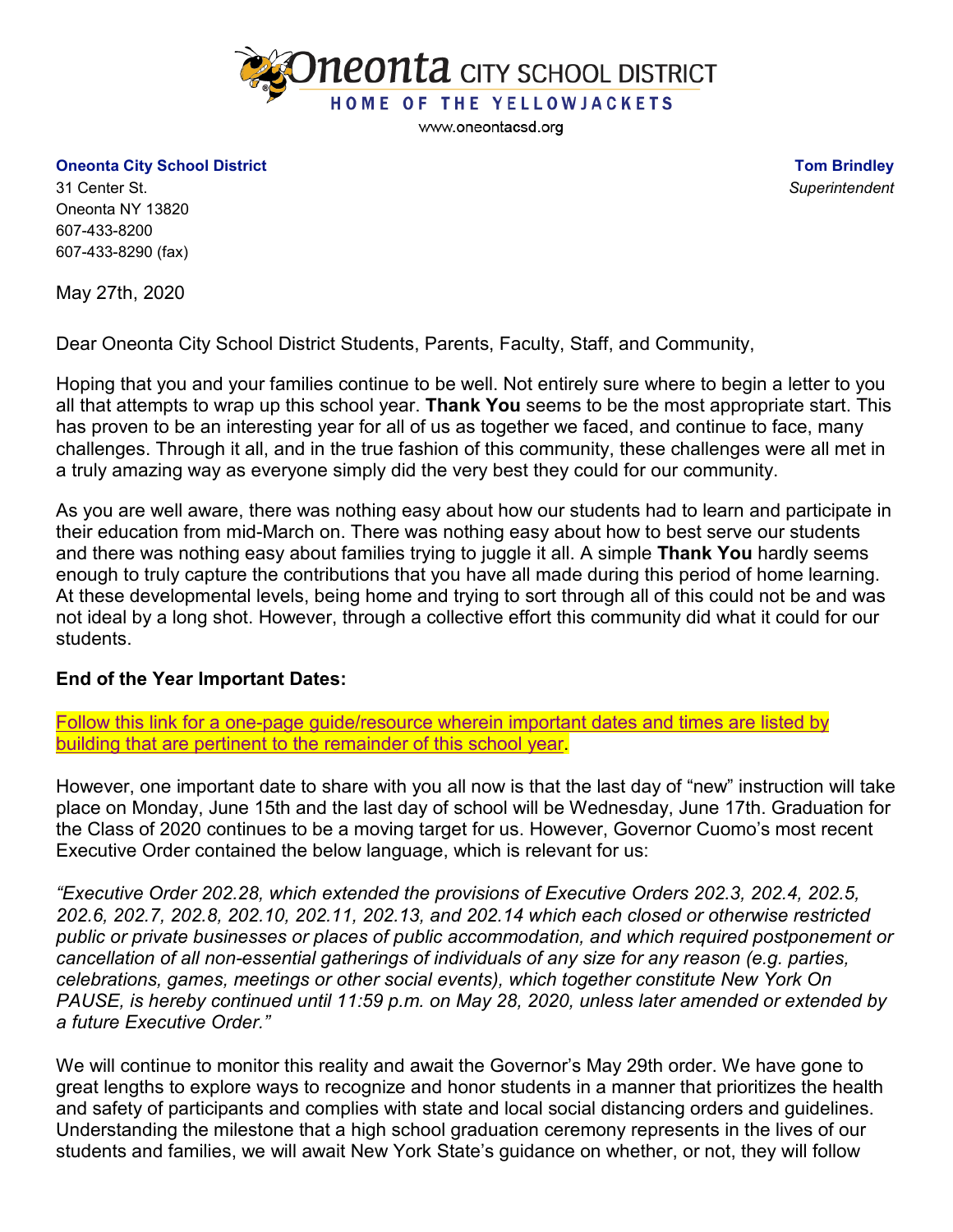

www.oneontacsd.org

New Jersey and allow outdoor ceremonies for schools taking place after July 6<sup>th</sup>. Elementary and Middle School moving up days are special events as well. As such, the district will recognize these milestones via ZOOM or through a recorded event.

## **School Budget Vote:**

As you may be aware, the State has mandated that due to COVID-19, school budget votes and Board member elections will take place via absentee ballots on June 9<sup>th</sup>, 2020. The time constraints placed on school districts to put this in place have proven to be difficult and I want to share that: If you are a registered voter and have participated in an Oneonta City School District budget vote at some point over the last four (4) years, an absentee ballot should have been mailed to you. If you fall into this category and do not receive an absentee ballot by June 1st, please notify Mrs. Regina Ranieri McGuinness at the district office by dialing 607-433-8200 x-1300 or via email at: rmcguinness@oneontacsd.org to request your postage paid balloting materials.

If you are a registered voter but have not participated in a school budget vote at some point over the last four (4) years and wish to do so, please notify Mrs. Regina Ranieri McGuinness at the district office by dialing 607-433-8200 x-1300 or via email at: rmcguinness@oneontacsd.org to request your postage paid balloting materials.

Please visit our website: www.oneontacsd.org. Located in the orange banner at the top of the screen, you will find a host of budget, budget voting, and Board of Education member election information by clicking the "click here" link. As per New York State, your completed ballots must be received by our school district no later than 5:00 p.m. on Tuesday June 9th. If you feel as though your mailed absentee ballot will not reach us by June 9th, please consider dropping it in the wooden mailbox outside of the District offices near the Center Street playground and gymnasium. This box will be available between 8:00 a.m. - 3:00 p.m. Monday - Friday. On June 9th, the box will be available until 5:00 p.m. **Thank you** for your continued support as we strive to lead this region in the opportunities that are provided to our students.

## **2020-2021 School Year:**

As we look forward, we do not actually know the status of the start to the 2020-2021 school year. The Governor has indicated that he will make this decision sometime in June. As such, New York State has advised that they will be providing guidance once this decision is made. We will continue to plan for a safety-minded reopening of our schools and will pass all of that information along as we put a comprehensive plan together.

## **Transportation Update:**

Lastly, I do want to share that when we do reopen, we will no longer be utilizing the current transportation company and will be utilizing the transportation services of Durham School Services, as they have been selected to transport our students to school safely, on time, and ready to learn. Durham is ready,willing, and able to take over all of our transportation needs beginning in July.

Everything that a school district does should enhance the educational product offered to their students. We are looking forward to Durham doing just that and I am looking forward to this change. A good transportation experience is critical to the start of an enjoyable and productive school day. We are confident that Durham can and will provide our students with the kind of start to their day that is conducive to learning.